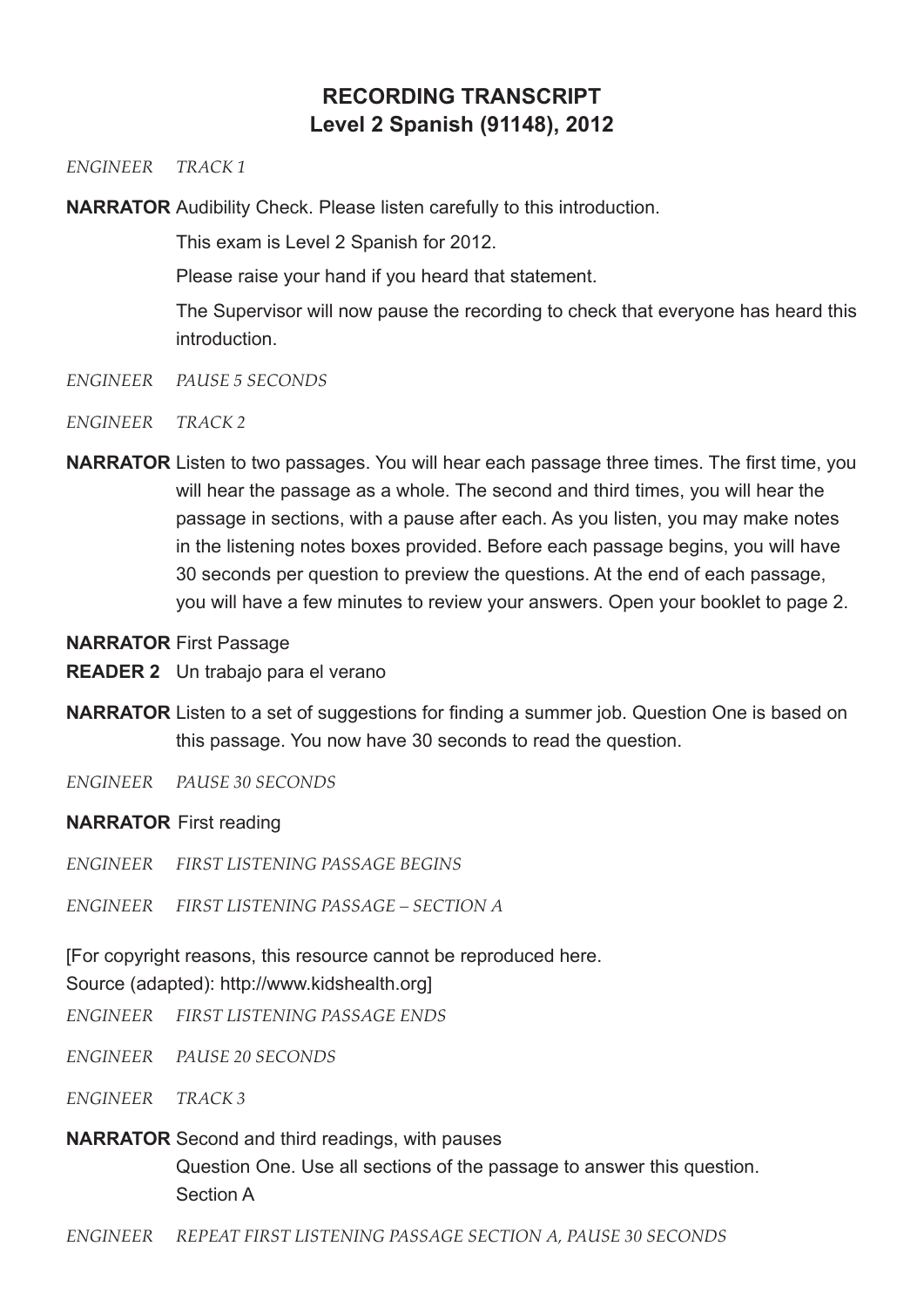## **NARRATOR** Section A again

*ENGINEER REPEAT FIRST LISTENING PASSAGE SECTION A, PAUSE 30 SECONDS* 

## **NARRATOR** Section B

*ENGINEER REPEAT FIRST LISTENING PASSAGE SECTION B, PAUSE 30 SECONDS* 

#### **NARRATOR** Section B again

*ENGINEER REPEAT FIRST LISTENING PASSAGE SECTION B, PAUSE 30 SECONDS* 

## **NARRATOR** Section C

*ENGINEER REPEAT FIRST LISTENING PASSAGE SECTION C, PAUSE 30 SECONDS* 

#### **NARRATOR** Section C again

*ENGINEER REPEAT FIRST LISTENING PASSAGE SECTION C, PAUSE 5 SECONDS* 

**NARRATOR** You now have two minutes to review your Listening Notes and your answers.

*ENGINEER PAUSE 120 SECONDS*

*ENGINEER TRACK 4*

#### **NARRATOR** Second passage

**READER 1** Anuncios del Mundo Hispano

- **NARRATOR** Listen to three advertisements from different parts of the Spanish-speaking world. Question Two, Question Three, and Question Four are based on this passage. You now have a minute and a half to read the questions.
- *ENGINEER PAUSE 90 SECONDS*
- **NARRATOR** First reading

Glossed Vocabulary

**READER 1** Los cuernos

#### **NARRATOR** means horns

*ENGINEER SECOND LISTENING PASSAGE BEGINS*

*ENGINEER SECOND LISTENING PASSAGE – SECTION A*

[For copyright reasons, this resource cannot be reproduced here. Sources (adapted):

Valencia: http://www.youtube.com/watch?v=GylgAiHHK7E&feature=related

Costa Rica: http://www.youtube.com/watch?v=1oY4LUCHmK8

Andalucía: http://www.youtube.com/watch?v=Tb4rMzwAbmM ]

*ENGINEER PAUSE 20 SECONDS*

*ENGINEER TRACK 5*